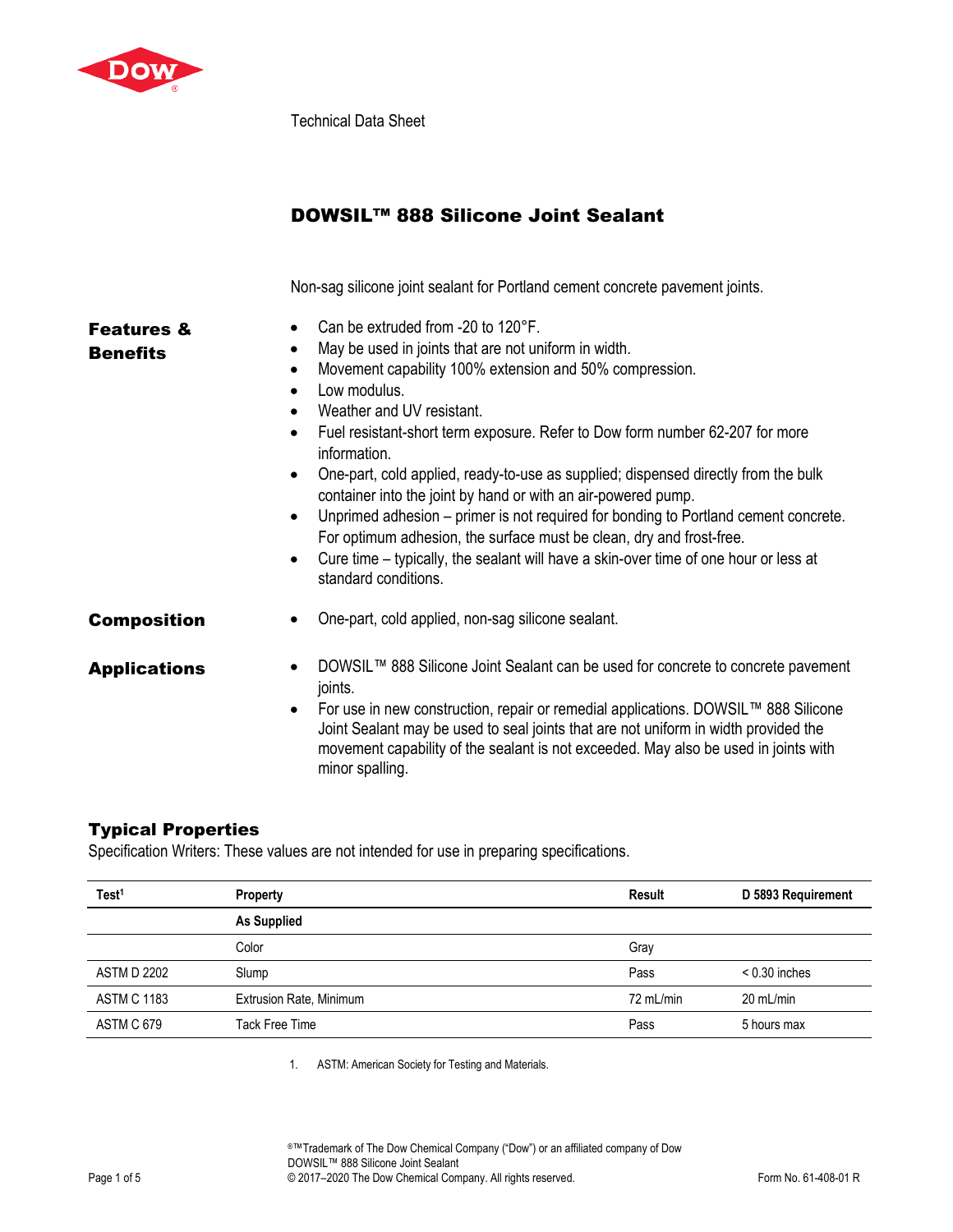## Typical Properties (Cont.)

| Test               | <b>Property</b>                                                   | Result        | D 5893 Requirement      |  |
|--------------------|-------------------------------------------------------------------|---------------|-------------------------|--|
| <b>ASTM C 792</b>  | Heat Aging                                                        | 3.05%         | 10% loss max            |  |
| ASTM C 661         | Durometer Shore A-2                                               | 15            | 25 maximum              |  |
| ASTM C 792         | <b>Specific Gravity</b>                                           | 1.48          |                         |  |
|                    | Cure Time, $\frac{1}{2}$ " x $\frac{1}{2}$ "x 2" (73°F, 50% R.H.) | Pass          | 21 day cure             |  |
|                    | As Cured – 21 days at $25^{\circ}$ C (77 $^{\circ}$ F) and 50% RH |               |                         |  |
|                    | Bond, Non-Immersed                                                | Pass          | No cracks or separation |  |
|                    | Bond, Water Immersed                                              | Pass          | No cracks or separation |  |
|                    | Bond, Oven Aged                                                   | Pass          | No cracks or separation |  |
| ASTM D 412 (Die C) | Ultimate Elongation                                               | $\geq 1000\%$ | 600% min                |  |
| ASTM D 412 (Die C) | Tensile Stress @ 150%                                             | 28 psi        | 45 psi max              |  |
| ASTM C 793         | <b>Effects of Accelerate Weathering</b>                           | Pass          | 5,000 hours             |  |
|                    | Resilience                                                        | 77%           | 75% min                 |  |
| ASTM C719          | Joint Movement Capability, +100/-50 percent, 10 cycles            | No failure    |                         |  |



## Figure 1: Good joint design

|                    | 1Joint width wide enough to accommodate movement. (For additional information on joint width, see papers by Spells and<br>Klosowski, "Silicone Sealants for Use in Concrete Construction," Vol. 1, No. 1, American Concrete Institute, SP-70, 1981; J.B.<br>Cook, "Construction Sealants and Adhesives," Wiley-Interscience, 1970; and J.M. Klosowski, "Sealants in Construction,"<br>Marcel Dekker, 1989.).<br>2 Joint sawed deep enough to allow backer rod/sealant placement and space for pumping of old sealant compounds. NOTE:<br>This applies to standard joints only; void space beneath backer rod in new construction is not needed. |  |  |  |  |
|--------------------|-------------------------------------------------------------------------------------------------------------------------------------------------------------------------------------------------------------------------------------------------------------------------------------------------------------------------------------------------------------------------------------------------------------------------------------------------------------------------------------------------------------------------------------------------------------------------------------------------------------------------------------------------|--|--|--|--|
|                    | <sup>3</sup> Proper backer rod placement to prevent three-sided adhesion.<br><sup>4</sup> Sealant installed to proper depth and width.<br>5Sealant recessed a minimum of 3/8 inch to 1/2 inch (9.53 mm to 12.7 mm) below pavement surface.<br><sup>6</sup> Depth of lowest slab determines the amount of recess required if grinding is anticipated; once grinding is complete, the<br>sealant will have proper recess below the pavement surface.                                                                                                                                                                                              |  |  |  |  |
| <b>Description</b> | DOWSIL™ 888 Silicone Joint Sealant is a one-part, non-sag silicone material that cures to<br>a low-modulus silicone rubber upon exposure to atmospheric moisture. Can be applied over<br>a wide temperature range.                                                                                                                                                                                                                                                                                                                                                                                                                              |  |  |  |  |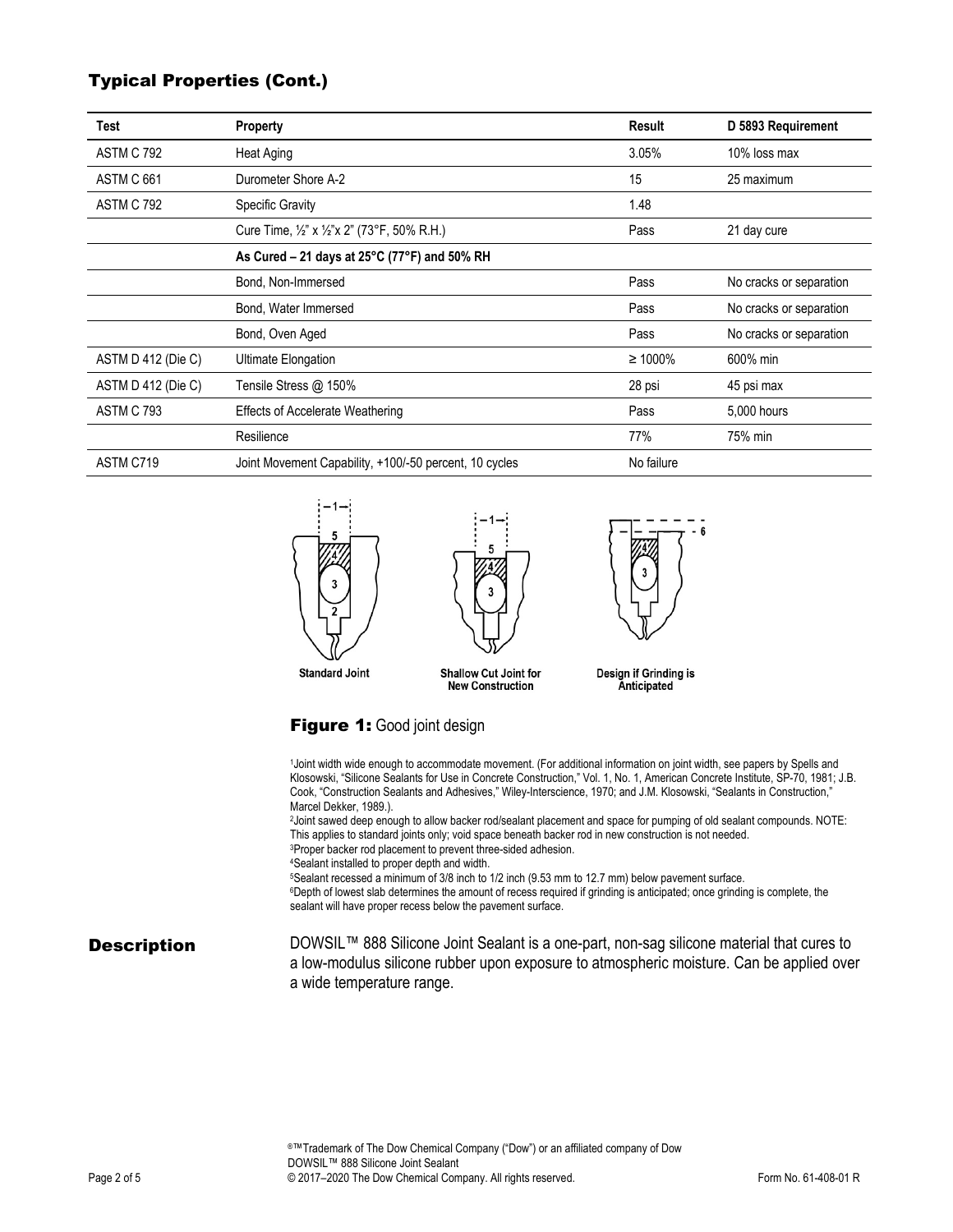| <b>Applicable</b>                                               | ASTM D 5893 Type NS<br>$\bullet$                                                                                                                                                                                                                                                                                                                                                                     |  |  |  |  |
|-----------------------------------------------------------------|------------------------------------------------------------------------------------------------------------------------------------------------------------------------------------------------------------------------------------------------------------------------------------------------------------------------------------------------------------------------------------------------------|--|--|--|--|
| <b>Standards</b>                                                | FAA P-605 for silicone joint sealants<br>$\bullet$                                                                                                                                                                                                                                                                                                                                                   |  |  |  |  |
|                                                                 | Meets SS-S-200E (section 4.4.12) Flame Test Requirements<br>$\bullet$                                                                                                                                                                                                                                                                                                                                |  |  |  |  |
|                                                                 | EN 14187-5 Hydrolysis Test<br>$\bullet$                                                                                                                                                                                                                                                                                                                                                              |  |  |  |  |
| <b>How to Use</b>                                               | Please refer to the Dow Silicone Pavement Sealants Installation Guide.                                                                                                                                                                                                                                                                                                                               |  |  |  |  |
| <b>Handling</b><br><b>Precautions</b>                           | PRODUCT SAFETY INFORMATION REQUIRED FOR SAFE USE IS NOT INCLUDED IN<br>THIS DOCUMENT. BEFORE HANDLING, READ PRODUCT AND SAFETY DATA SHEETS<br>AND CONTAINER LABELS FOR SAFE USE, PHYSICAL AND HEALTH HAZARD<br>INFORMATION. THE SAFETY DATA SHEET IS AVAILABLE ON THE DOW WEBSITE AT<br>DOW.COM, OR FROM YOUR DOW SALES APPLICATION ENGINEER, OR<br>DISTRIBUTOR, OR BY CALLING DOW CUSTOMER SERVICE. |  |  |  |  |
| <b>Usable Life and</b><br><b>Storage</b>                        | Keep stored in original, unopened containers at or below 32°C (90°F). Refer to product<br>packaging for "Use By" date. Keep containers tightly closed.                                                                                                                                                                                                                                               |  |  |  |  |
| <b>Packaging</b><br><b>Information</b>                          | DOWSIL™ 888 Silicone Joint Sealant is supplied in 29 fl oz (857 mL) disposable plastic<br>cartridges, 4.5 gal (17 L) bulk pails, and 50 gal (189 L) bulk drums.                                                                                                                                                                                                                                      |  |  |  |  |
| <b>Limitations</b>                                              | DOWSIL™ 888 Silicone Joint Sealant is not recommended for continuous water immersion.<br>It should not be applied in totally confined spaces where the sealant is not exposed to<br>atmospheric moisture.                                                                                                                                                                                            |  |  |  |  |
|                                                                 | Not intended for use with asphalt.                                                                                                                                                                                                                                                                                                                                                                   |  |  |  |  |
|                                                                 | The sealant should never be applied to wet or damp asphalt or concrete pavements or<br>installed during inclement weather.                                                                                                                                                                                                                                                                           |  |  |  |  |
|                                                                 | Dow does not promote or warrant the use of Dow sealants in applications associated with<br>spill containment areas of any kind.                                                                                                                                                                                                                                                                      |  |  |  |  |
|                                                                 | This product is neither tested nor represented as suitable for medical or pharmaceutical<br>uses.                                                                                                                                                                                                                                                                                                    |  |  |  |  |
| <b>Shipping</b><br><b>Limitations</b>                           | None.                                                                                                                                                                                                                                                                                                                                                                                                |  |  |  |  |
| <b>Health and</b><br><b>Environmental</b><br><b>Information</b> | To support customers in their product safety needs, Dow has an extensive Product<br>Stewardship organization and a team of product safety and regulatory compliance<br>specialists available in each area.                                                                                                                                                                                           |  |  |  |  |
|                                                                 | For further information, please see our website, dow.com or consult your local Dow<br>representative.                                                                                                                                                                                                                                                                                                |  |  |  |  |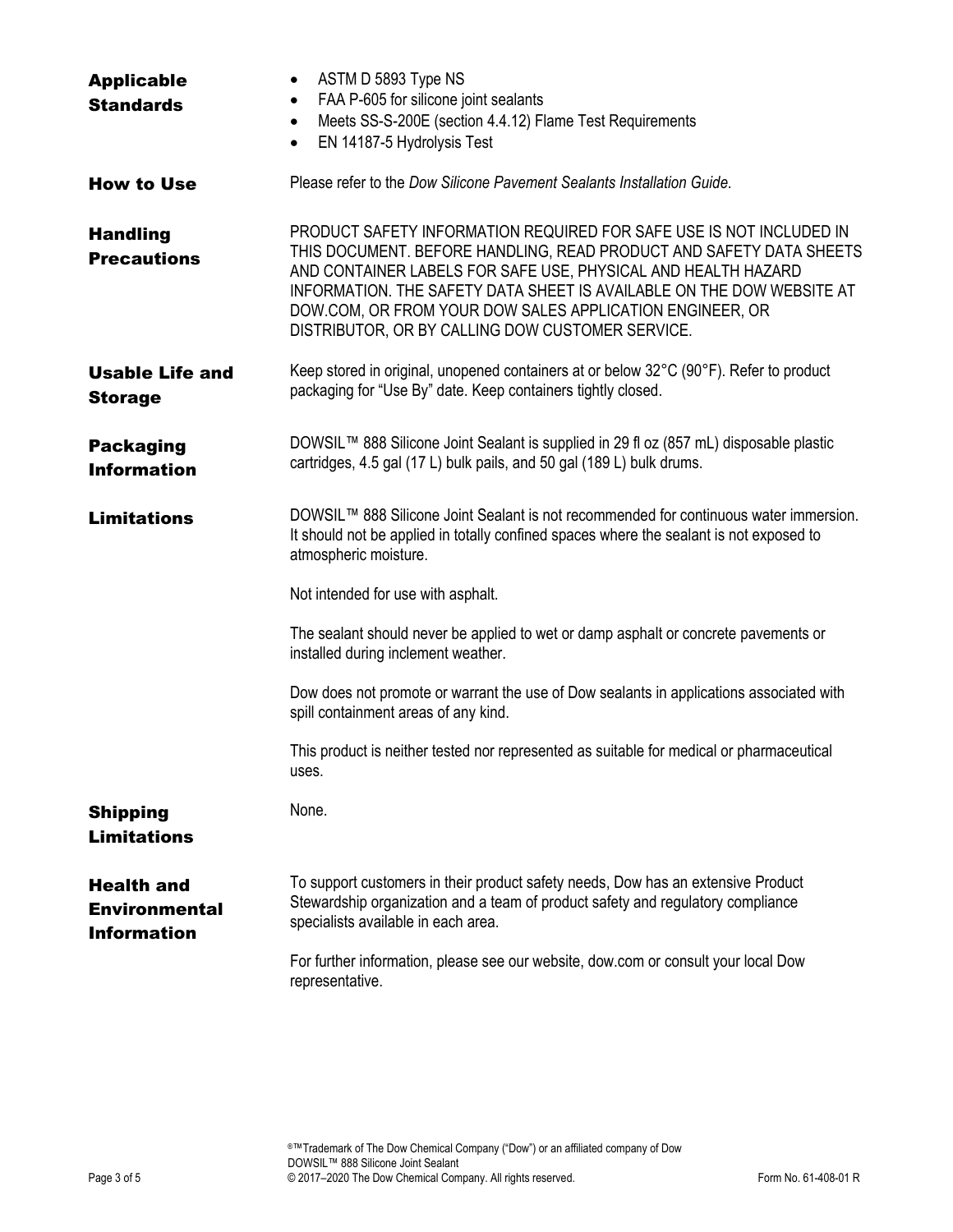| <b>Disposal</b><br><b>Considerations</b> | Dispose in accordance with all local, state (provincial) and federal regulations. Empty<br>containers may contain hazardous residues. This material and its container must be<br>disposed in a safe and legal manner.                                                                                                                                                                                                                                                                                                                                                                                                    |  |  |
|------------------------------------------|--------------------------------------------------------------------------------------------------------------------------------------------------------------------------------------------------------------------------------------------------------------------------------------------------------------------------------------------------------------------------------------------------------------------------------------------------------------------------------------------------------------------------------------------------------------------------------------------------------------------------|--|--|
|                                          | It is the user's responsibility to verify that treatment and disposal procedures comply with<br>local, state (provincial) and federal regulations. Contact your Dow Technical Representative<br>for more information.                                                                                                                                                                                                                                                                                                                                                                                                    |  |  |
| <b>Product</b><br><b>Stewardship</b>     | Dow has a fundamental concern for all who make, distribute, and use its products, and for<br>the environment in which we live. This concern is the basis for our product stewardship<br>philosophy by which we assess the safety, health, and environmental information on our<br>products and then take appropriate steps to protect employee and public health and our<br>environment. The success of our product stewardship program rests with each and every<br>individual involved with Dow products - from the initial concept and research, to manufacture,<br>use, sale, disposal, and recycle of each product. |  |  |
| <b>Customer Notice</b>                   | Dow strongly encourages its customers to review both their manufacturing processes and<br>their applications of Dow products from the standpoint of human health and environmental<br>quality to ensure that Dow products are not used in ways for which they are not intended or<br>tested. Dow personnel are available to answer your questions and to provide reasonable<br>technical support. Dow product literature, including safety data sheets, should be consulted<br>prior to use of Dow products. Current safety data sheets are available from Dow.                                                          |  |  |

| <b>Measured in Inches</b>      |            |               |               |               |               |                    |
|--------------------------------|------------|---------------|---------------|---------------|---------------|--------------------|
| Joint Width                    | 1/4        | 3/8           | 1/2           | 3/4           |               | >1                 |
| Recessed Below Surface         | 3/8        | 3/8           | $3/8 - 1/2$   | $3/8 - 1/2$   | $1/2+$        | <b>Contact Dow</b> |
| <b>Sealant Thickness</b>       | 1/4        | 1/4           | 1/4           | 3/8           | 1/2           |                    |
| Backer Rod Diameter            | 3/8        | 1/2           | 5/8           | 7/8           | 11/4          |                    |
| <b>Total Joint Depth</b>       | $1 - 11/8$ | $11/8 - 11/4$ | $11/4 - 13/8$ | $15/8 - 13/4$ | $21/4 - 23/8$ |                    |
| <b>Measured in Millimeters</b> |            |               |               |               |               |                    |
| Joint Width                    | 6          | 9             | 13            | 19            | 25            |                    |
| Recessed Below Surface         | 9          | 9             | $9 - 13$      | $9 - 13$      | $13+$         |                    |
| <b>Sealant Thickness</b>       | 6          | 6             | 6             | 9             | 13            |                    |
| <b>Backer Rod Diameter</b>     | 9          | 13            | 16            | 22            | 32            |                    |
| <b>Total Joint Depth</b>       | $25 - 29$  | $29 - 32$     | $32 - 35$     | $41 - 45$     | $57 - 60$     |                    |

Table 1: Recommended Backer Rod Installation (Shallow Cut)<sup>1</sup>

1. On road surfaces where grinding is planned at a later date, the sealant and backer rod should be installed so that sealant is approximately 3/8 inch (9.35 mm) below the road surface after grinding is complete. An additional small amount should be added to allow for surface imperfections on the bottom and to provide room for old sealant to pump up from below during rehabilitation work in the summer months.